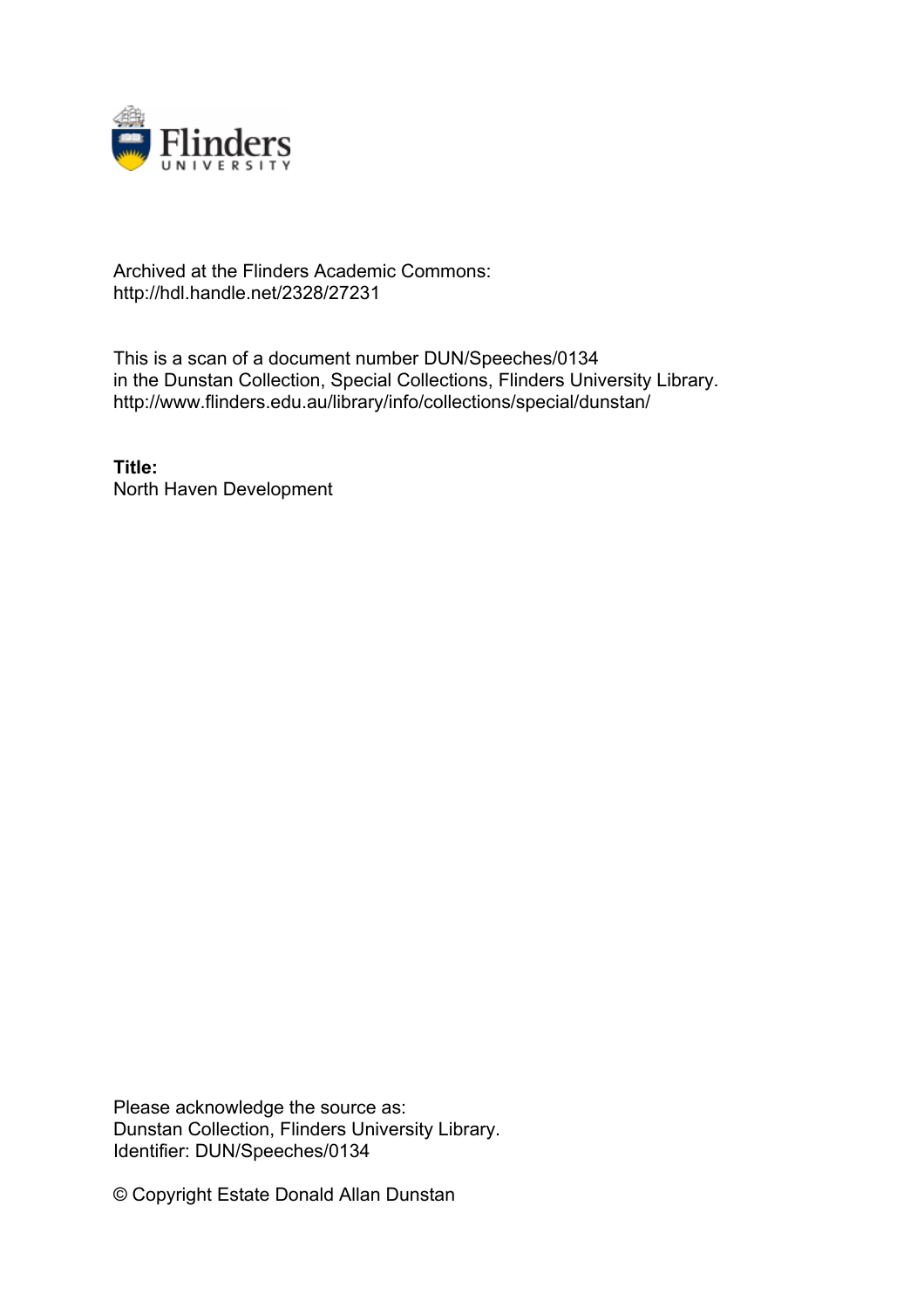PRESS RELEASE FROM THE PRENIER. IR. DUNSTAN.

N<u>orth Haven Development</u>.

For Messenger Press.

The proposed North Haven development at Taperoo Beach had two big advantages, the Premier, Mr. Dunstan, said today.

- It provided housing of an urgently needed kind for middle and low income earners.
- It provided major recreation facilities for boat owners, golfers and residents at no financial cost to the public.

The Premier was speaking after a meeting with a deputation from the "Friends of the Earth" group who had criticised the scheme.

The North Haven Development, being undertaken by the A.H.P. Sooiety, will provide homes for more than 4,000 people.

Hr. Dunstan said there was a need for 10,500 new houses in metropolitan Addaide every year.

This was the underlying reason why the Government had released the land for North Haven.

There was not enough money to meet this demand through the Housing Trust and the people who needed homes often could not afford speculative building prices.

The A.M.P. scheme allowed for such housing, to standards fixed by the Government, at no extra cost to public funds.

It also provided major open space areas for urgently needed recreation facilities such as a boat haven and golf course, together with reserves for residents' children to play in.

"Boats owners need those facilities.

"But the State Government, facing heavy demands for more schools and hospitals, cannot meet them alone.

"North Haven does so - at no cost to the taxpayer."

The Premier said the scheme also allowed people to live close to their jobs and so helped to avoid further urban sprawl.

*1if*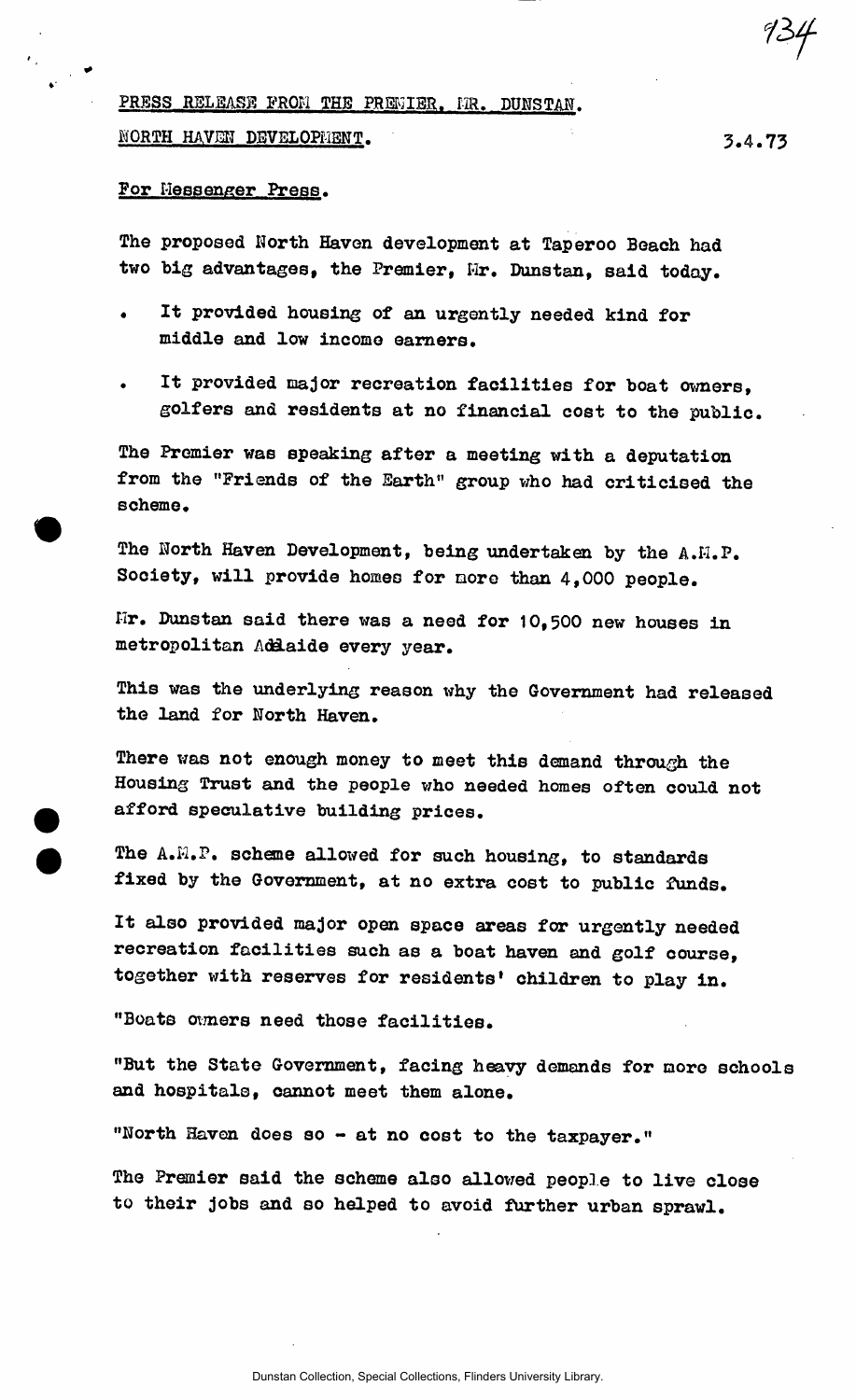Mr. Dunstan added that claims that the nearby sand-dunes were ecologically unique were not true.

"There are other similar areas - such as the Younghusband Peninsula - within excursion distance of Adelaide which are preserved for all time.

"The Taperoo area is already deteriorating and expert advice by the National Parks Commission is that even if the dunes were fenced off and people excluded it would still be spoiled.

"North Haven has been fully investigated by both the Government and a special committee of Parliament. The enquiries have shown that it is a good project and a necessary one", Fir. Dunstan said.

 $\mathcal{A}^{\text{max}}$ 

 $\mathbf{r} \in \mathbb{R}^n$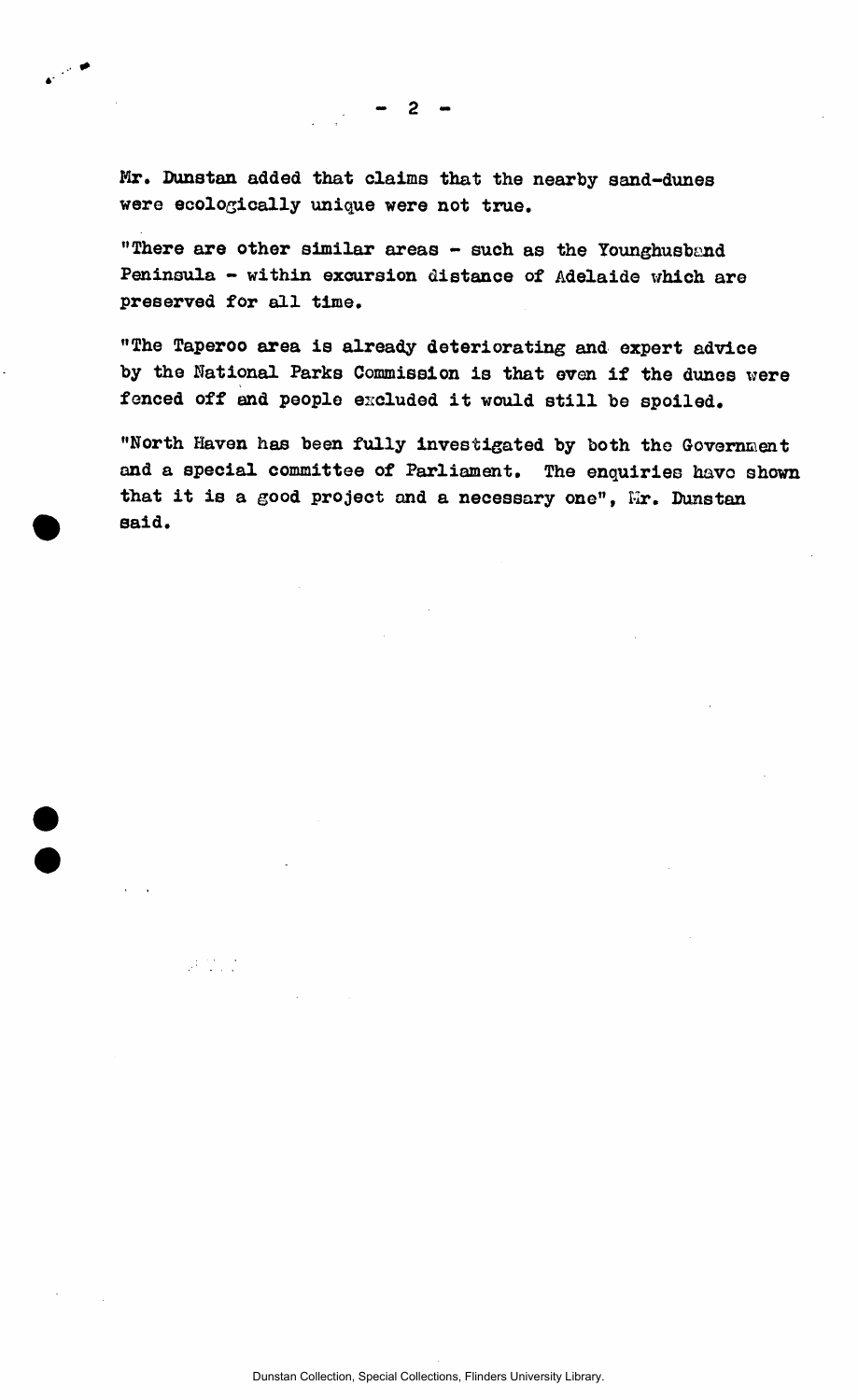PRESS RELEASE FROM THE PREMIER. MR. DUNSTAN.

NORTH HAVEN DEVELOPMENT. **3.4.73** 

For Messenger Press.

The proposed North Haven development at Taperoo Beach had two big advantages, the Premier, Mr. Dunstan, said today.

- It provided housing of an urgently needed kind for middle and low income earners.
- It provided major recreation facilities for boat owners, golfers and residents at no financial cost to the public.

The Premier was speaking after a meeting with a deputation from the "Friends of the Earth" group who had criticised the scheme.

The North Haven Development, being undertaken by the A.M.P. Society, will provide homes for more than 4,000 people.

Mr. Dunstan said there was a need for 10,500 new houses in metropolitan Addaide every year.

This was the underlying reason why the Government had released the land for North Haven.

There was not enough money to meet this demand through the Housing Trust and the people who needed homes often could not afford speculative building prices.

The A.M.P. scheme allowed for such housing, to standards fixed by the Government, at no extra cost to public funds.

It also provided major open space areas for urgently needed recreation facilities such as a boat haven and golf course, together with reserves for residents' children to play in.

"Boats owners need those facilities.

"But the State Government, facing heavy demands for more schools and hospitals, cannot meet them alone.

"North Haven does so - at no cost to the taxpayer."

The Premier said the scheme also allowed people to live close to their jobs and so helped to avoid further urban sprawl.